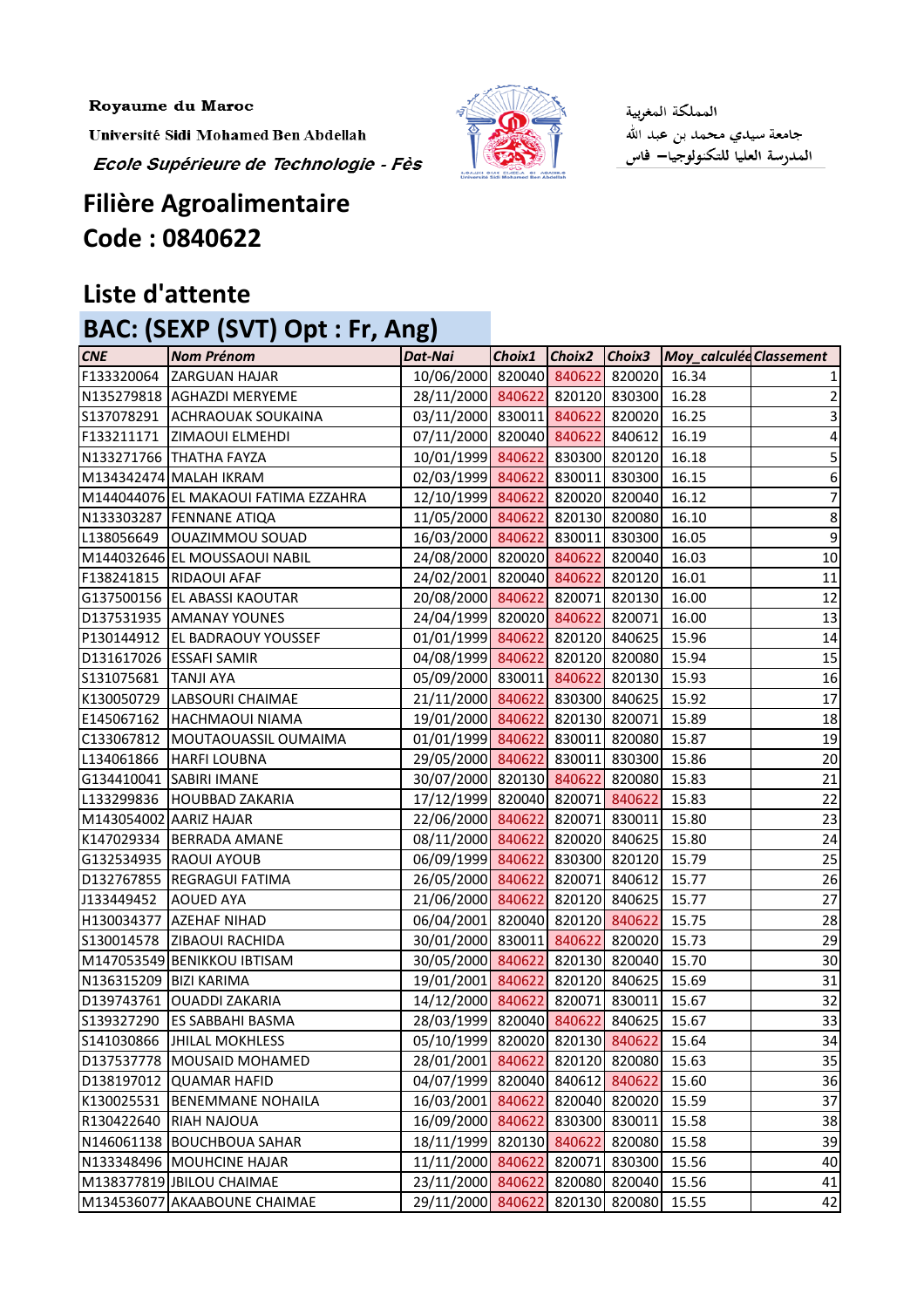|                       | D130719388 FAOUZI IBTISSAM             | 04/12/1999 840622 830011 820120 15.50 |        |               |       | 43 |
|-----------------------|----------------------------------------|---------------------------------------|--------|---------------|-------|----|
|                       | M133403865 BAKHRI YOUSSEF              | 24/09/2000 840612 840622 840623 15.50 |        |               |       | 44 |
|                       | N131171312   MELAYLOU FEDWA            | 20/01/2000 840622 840612 830300 15.49 |        |               |       | 45 |
|                       | B134079601 AKHRAZE MARYAM              | 17/10/1999 840622 830300 820080       |        |               | 15.48 | 46 |
|                       | M147053548 EL KHAMALI JAMILA           | 14/03/2000 840622 820020 840612 15.48 |        |               |       | 47 |
|                       | L145038683   EL MORABIT AHLAM          | 16/06/2000 840612 840622 820020 15.43 |        |               |       | 48 |
|                       | D130039511 AIT SI BOUIH KHALID         | 24/05/2000 840622 830300 820120 15.34 |        |               |       | 49 |
|                       | Z184100081 NOUIRA MAJDA                | 15/02/2000 820071 840622 830300 15.34 |        |               |       | 50 |
|                       | G130701098 AKHACHANE MARYAM            | 16/09/2000 840622 830300 830011       |        |               | 15.30 | 51 |
|                       | D135739288 EL-OUASSIFI IMANE           | 18/12/2000 840622 820040 840623 15.29 |        |               |       | 52 |
|                       | M135211974 MOURTADI YOUNESSE           | 25/09/2000 840622 820130 830011 15.26 |        |               |       | 53 |
|                       | J110052456   KESSAM FATIMA ZAHRA       | 15/01/2001 840622 830300 820040 15.26 |        |               |       | 54 |
|                       | N138226202 MRIZAK FATIMA EZ-ZAHRAE     | 19/07/2000 840622 820040 820120 15.18 |        |               |       | 55 |
|                       | M131356871 QUARIOH ASMAE               | 20/03/2000 840622 820071 820040 15.13 |        |               |       | 56 |
|                       | G130749844 BOUTALKHOUKHTE WARDIA       | 23/10/2000 840622 830300 820071 15.12 |        |               |       | 57 |
|                       | M137373586 ELOUADI BOUCHRA             | 13/08/2000 840622 820040 840612 15.09 |        |               |       | 58 |
|                       | D134338173 BOUDHIK ASMA                | 29/05/2000 840622 820080 840625 15.03 |        |               |       | 59 |
|                       | D133743574 ABARAGHI HANANE             | 03/07/2000 840622 830300 820130 14.97 |        |               |       | 60 |
|                       | N138279945 BAHLOUL WASSIM              | 24/09/2000 840622 840625 820080 14.97 |        |               |       | 61 |
| J133221181            | <b>HATIM IMANE</b>                     | 11/03/2000 820130 840622 820040 14.96 |        |               |       | 62 |
|                       | R145013070 MOUHOUB SAFAA               | 18/02/2000 840622 840625 820080 14.95 |        |               |       | 63 |
| J143048124            | <b>EL HILAA SANAA</b>                  | 08/12/1999 830011 820020 840622       |        |               | 14.94 | 64 |
|                       | M140030657 BOUCHTAOUI KHADIJA          | 07/08/2000 840622 840625 820120 14.93 |        |               |       | 65 |
|                       | M134174847 EL AYADI RIDA               | 30/11/1999 840622 820040 820020 14.90 |        |               |       | 66 |
|                       | M138490691 MATINI MOHAMED              | 05/06/1998 820130 840622 820020 14.90 |        |               |       | 67 |
|                       | K139432960 CHERKAOUI HASNAE            | 22/08/1999 840622 820130 820020 14.89 |        |               |       | 68 |
|                       | D130039467 BOUSETTAH KHALID            | 28/01/1999 820020 840622 840612       |        |               | 14.84 | 69 |
|                       | E140137172   LAHMAR MOHAMED            | 26/04/2000 820040 830300 840622       |        |               | 14.82 | 70 |
|                       | N135197651 MGHARI YAHIYA               | 05/12/2000 840622 820020 820040 14.81 |        |               |       | 71 |
| N139305980 MAJDI HIND |                                        | 10/04/2000 840622 820020 840625 14.80 |        |               |       | 72 |
|                       | R132908141 DRISSI KHAWLA               | 17/03/2001 840622 820080 820040 14.79 |        |               |       | 73 |
|                       | J130031825   AACHER NASSIMA            | 10/01/2000 840622 820071 840625 14.78 |        |               |       | 74 |
|                       | R130615092 EL RHIOUANE AFAF            | 22/01/2001 840622 820040 820130       |        |               | 14.76 | 75 |
|                       | M130098687 AMMARI ABDELHAFID           | 14/08/2000 840622 840623 830300       |        |               | 14.74 | 76 |
|                       | M141032581 ABARAGH HAYAT               | 02/08/2000 840622 830011 820130       |        |               | 14.74 | 77 |
|                       | M130428911 BENDAOUD KHADIJA            | 20/10/2000 840622                     |        | 840623 820071 | 14.71 | 78 |
|                       | D135316106 EL MOURABIT ABDELWAHAB      | 29/07/1999 840622                     |        | 840612 820071 | 14.71 | 79 |
|                       | H132276546 LAZAAR HOUDA                | 25/11/2000 820080 830011 840622       |        |               | 14.71 | 80 |
| S137197186            | MOTASSIM ZAKARIA                       | 01/04/2000 840622                     |        | 840612 820040 | 14.70 | 81 |
| R131214807            | <b>ROUBAA ZAYNEB</b>                   | 20/12/2000 840622 820020 820040       |        |               | 14.70 | 82 |
| D132308297            | <b>EL BARBOUCHI ZAINEB</b>             | 24/07/2000 840622 820040 820130       |        |               | 14.69 | 83 |
| D130029417            | KHITASS IKBAL                          | 12/03/2000 840622 840625 820071       |        |               | 14.69 | 84 |
|                       | F130150926 EL AMRI OMAR                | 13/09/2000 820020 820040 840622       |        |               | 14.69 | 85 |
|                       | N132193508 CHERGUI MOUSTAKIM SOUFIANE  | 19/05/1999 820020 840622 840623       |        |               | 14.68 | 86 |
|                       | M134232193 BOUMRIME AMINA              | 09/11/2000 840622 830011 830300       |        |               | 14.67 | 87 |
|                       | G138426185   MOUATASSIM SOAAD          | 29/10/2000 820080 840622 840612       |        |               | 14.67 | 88 |
| S130140945            | <b>EL BAHRAOUY MARYAM</b>              | 18/07/2000 840622 830300 820020       |        |               | 14.65 | 89 |
|                       | D135815429 FAZAZ IKRAM                 | 11/08/2000 840622                     |        | 830300 820040 | 14.64 | 90 |
|                       | N136348582 IBNATTYA ANDALOUSSI CHAYMAE | 16/04/2000 840622 820120 840612       |        |               | 14.64 | 91 |
| J130135174            | <b>FARID NISRINE</b>                   | 17/12/2000 840622 840612 820080       |        |               | 14.64 | 92 |
|                       | M130266055 DAHMANI AYOUB               | 31/03/2001 820020 840622 820130       |        |               | 14.64 | 93 |
| S139197202            | <b>ELBARAKA JAMILA</b>                 | 17/01/1999 820120 840622 830300       |        |               | 14.64 | 94 |
|                       | M137522464 MOUZOUN OUAFAE              | 30/11/2000 840622                     |        | 820071 840623 | 14.63 | 95 |
| S134061496            | <b>SEFF KHADIJA</b>                    | 04/01/2000 840622 830011 820130       |        |               | 14.63 | 96 |
| R130073941            | <b>EL AHMAR FATIMA ZAHRA</b>           | 26/08/2000 840622                     |        | 820120 840625 | 14.62 | 97 |
|                       | N132296382 ABDI KHAOULA                | 30/01/2000 840623                     | 840622 | 840612        | 14.62 | 98 |
|                       |                                        |                                       |        |               |       |    |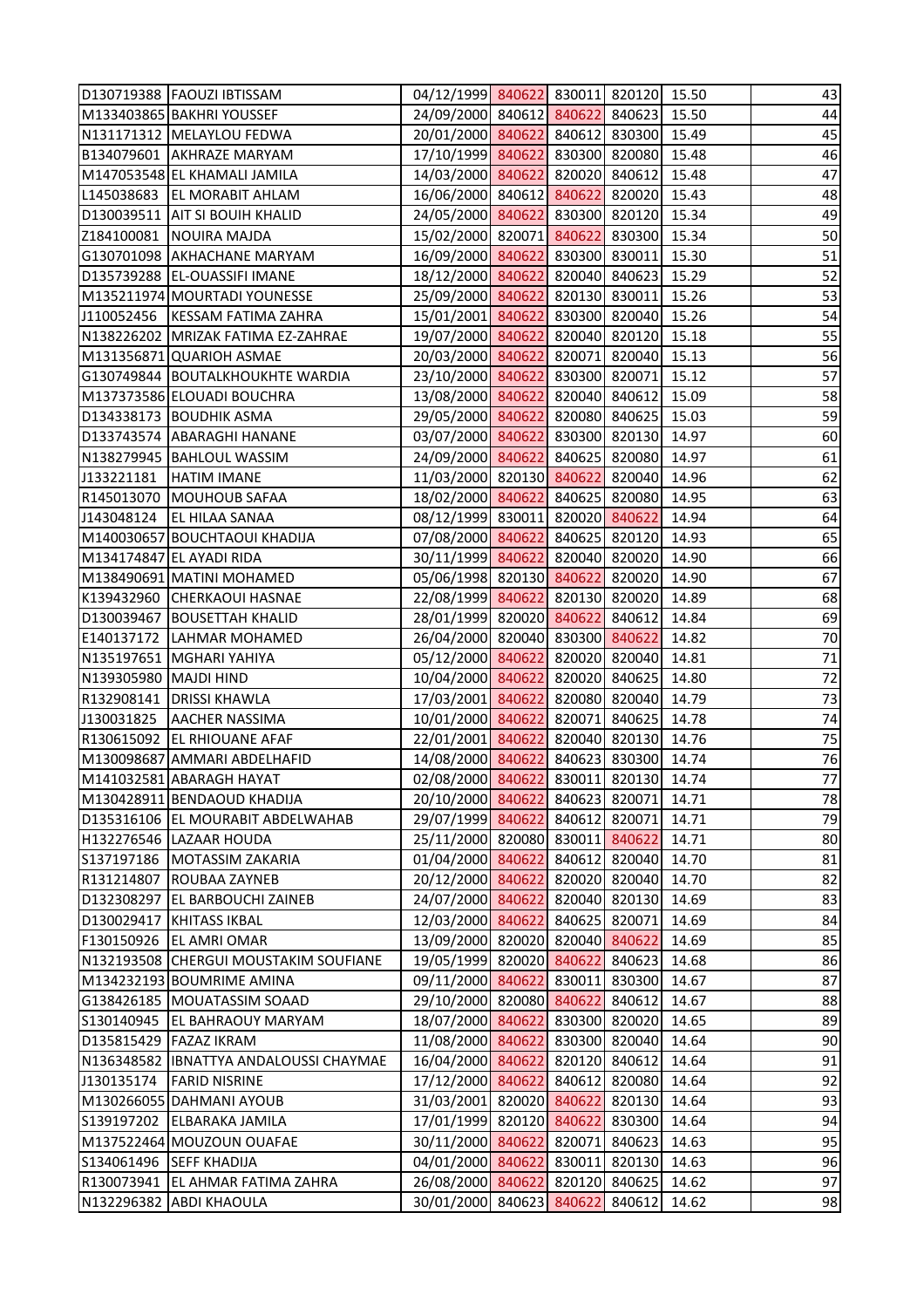|                         | M138129334 AABID SOUFIANE      | 16/01/2000 820130 840622 820071 14.61 |        |               |       | 99  |
|-------------------------|--------------------------------|---------------------------------------|--------|---------------|-------|-----|
|                         | H142059351 OUBRAHIM MOUNAIM    | 26/03/2000 820080 820120 840622 14.61 |        |               |       | 100 |
|                         | F142037540 ZOUIRI OUMAIMA      | 10/07/2000 840622 830300 820120 14.60 |        |               |       | 101 |
|                         | R130197844 MOURCHID ALI        | 02/11/2000 820040 840612 840622       |        |               | 14.60 | 102 |
|                         | P139032562 EL OTMANI MUSTAPHA  | 01/12/2000 840622 830011 820071       |        |               | 14.56 | 103 |
|                         | J133280935 KHIZRANE SALMA      | 29/09/2000 840622 820130 820020 14.56 |        |               |       | 104 |
|                         | M144054009 FATTIOUI MANAL      | 10/01/2000 830011 840622 820120 14.56 |        |               |       | 105 |
|                         | E145188656   MABROUKI AMINE    | 30/04/2000 820040 820130 840622       |        |               | 14.56 | 106 |
|                         | N134214773 ER-RIH NAIMA        | 28/07/2000 840612 840622 840625 14.55 |        |               |       | 107 |
|                         | N139189416 MAZOUZ OMAR         | 31/01/1999 820040 840612 840622       |        |               | 14.55 | 108 |
|                         | J136096841   FAOUZI ZIZI ZINEB | 04/03/2000 840622 820130 820020 14.54 |        |               |       | 109 |
| R130061174   TBILI HIBA |                                | 16/01/2001 840622 820130 820071       |        |               | 14.54 | 110 |
|                         | R130001296 GOUMANI AHLAM       | 01/01/2001 840622 820040 840625 14.54 |        |               |       | 111 |
|                         | M142039778 BEN-ADDOU HICHAM    | 09/06/2000 840622 820020 820130 14.53 |        |               |       | 112 |
|                         | R136476812 LOUDIYI RAJAA       | 15/03/2001 820120 840622 830300 14.51 |        |               |       | 113 |
|                         | R130128716 MAYAKEM CHAIMAA     | 31/07/2000 820120 830300 840622       |        |               | 14.50 | 114 |
|                         | D134915233 HADDOUDI AMINE      | 31/05/2000 840625 840622 830300 14.49 |        |               |       | 115 |
|                         | K131436664 ETTARABI IMANE      | 19/02/2000 840622 840625 820040       |        |               | 14.48 | 116 |
|                         | D138481363 ROUANE HALIMA       | 06/09/2000 840622 820020 820040 14.48 |        |               |       | 117 |
|                         | K134431169 SALAMA IKRAM        | 11/01/2000 820120 830300 840622       |        |               | 14.47 | 118 |
|                         | R137842648 KHATIB SIHAM        | 23/10/2000 840622 840625 820080 14.45 |        |               |       | 119 |
|                         | E148035752 DAOUDI HAFSA        | 01/04/2000 820130 840622 840612 14.44 |        |               |       | 120 |
|                         | E142060748 RAHMOUNI WESSAL     | 18/01/2001 820040 840625 840622       |        |               | 14.43 | 121 |
|                         | K140041970 ALLANI KHADIJA      | 29/11/2000 840625 820120 840622       |        |               | 14.41 | 122 |
|                         | N137227716 TARAS HANANE        | 18/05/1999 840622 840625 820120 14.40 |        |               |       | 123 |
|                         | S131073654 DAHHOU NAIMA        | 20/08/2000 840622 820130 830300       |        |               | 14.40 | 124 |
|                         | Z183206237 AZIZA ARRAMMACH     | 17/01/1985 840622 840625 820071       |        |               | 14.38 | 125 |
| K132479727              | ZAFATI OUSAMA                  | 08/07/1999 840622 820120 820080       |        |               | 14.38 | 126 |
| L138228059              | <b>AIT SRI SOUFIAN</b>         | 20/05/1999 840622 820040 820080       |        |               | 14.36 | 127 |
| L137240762              | <b>WAHI HAJAR</b>              | 16/06/2000 820020 830011 840622       |        |               | 14.35 | 128 |
|                         | N139307678 EL AYANE YASSINE    | 11/02/2001 820040 840612 840622 14.35 |        |               |       | 129 |
|                         | M145058442 ROSTANE YASSINE     | 04/01/2000 840622 820040 820020 14.33 |        |               |       | 130 |
|                         | E144036132 EL ATTAR NABIL      | 08/12/2000 840622 820080 840623       |        |               | 14.33 | 131 |
|                         | B139053469 EMHIRRACH CHAYMAE   | 07/06/2000 840612 820040 840622       |        |               | 14.33 | 132 |
|                         | G135453644 LACHKAR KHADIJA     | 01/08/1998 840622 840623 820080       |        |               | 14.32 | 133 |
| D144043580              | <b>JOUNACER MARYAM</b>         | 01/05/2001 820071 840622 820120       |        |               | 14.31 | 134 |
| E133261367              | <b>AMMI SOUHAILA</b>           | 14/05/2000 830011 840622 840612       |        |               | 14.31 | 135 |
| C136094913              | <b>TIDRIGUIT KHAWLA</b>        | 07/12/2000 820040 820020 840622       |        |               | 14.31 | 136 |
| S134347881              | LATRACH FATIMA ZEHRA           | 04/06/2000 840622                     |        | 820130 820120 | 14.28 | 137 |
| J131327852              | <b>QADDOURI FADWA</b>          | 23/09/2000 840622                     |        | 820040 820130 | 14.28 | 138 |
|                         | N136302989 MARDY AMINA         | 28/07/2000 820040 840622 840612       |        |               | 14.28 | 139 |
| S132325202              | <b>NFISSI ABDELHAY</b>         | 01/06/2000 820020 840612 840622       |        |               | 14.25 | 140 |
|                         | M145054038 KOUKOU WALID        | 26/12/2000 840622                     |        | 820130 820020 | 14.24 | 141 |
|                         | M130111422 EL OUARDI MANAL     | 24/03/2000 840622 820130 820020       |        |               | 14.23 | 142 |
| J139443636              | <b>EL AZZOUZI SALAH EDDINE</b> | 25/11/2000 840622 840625 820040       |        |               | 14.23 | 143 |
| E140036154              | <b>BELARAJ ZOUHIR</b>          | 01/02/2001 840622 820130 820080       |        |               | 14.22 | 144 |
|                         | R135422483 ABOUZIAD MOHAMMED   | 21/09/1999 840622 820130 840623       |        |               | 14.22 | 145 |
|                         | N136256767 EL HAJAM SABRINE    | 12/04/2000 820130 840622 830011       |        |               | 14.22 | 146 |
|                         | D133320242 BELAOUAD EL HASSAN  | 29/09/2000 820071 840622 840625       |        |               | 14.17 | 147 |
| F134320673              | <b>ELKIHEL HALA</b>            | 25/06/2000 840622                     |        | 820040 830300 | 14.16 | 148 |
| N134345172              | <b>EZ-ZANAGUY HANANE</b>       | 05/02/2000 840622                     |        | 840625 820080 | 14.15 | 149 |
|                         | N138303170 MARDY OUMAIMA       | 28/07/2000 820040 840622 840612       |        |               | 14.15 | 150 |
| S139250129              | MCHITI HAJAR                   | 30/06/2000 820080 840622              |        | 840612        | 14.15 | 151 |
| C130028622              | <b>FARS OUSSAMA</b>            | 12/02/2001 830011 840622              |        | 820080        | 14.14 | 152 |
| D138805450              | BENBABA FATIMA-EZZAHRA         | 04/07/2000 840622                     | 820080 | 820130        | 14.12 | 153 |
| J134272627              | <b>NMER MOUNDER</b>            | 06/08/1999 840622                     |        | 840625 820040 | 14.12 | 154 |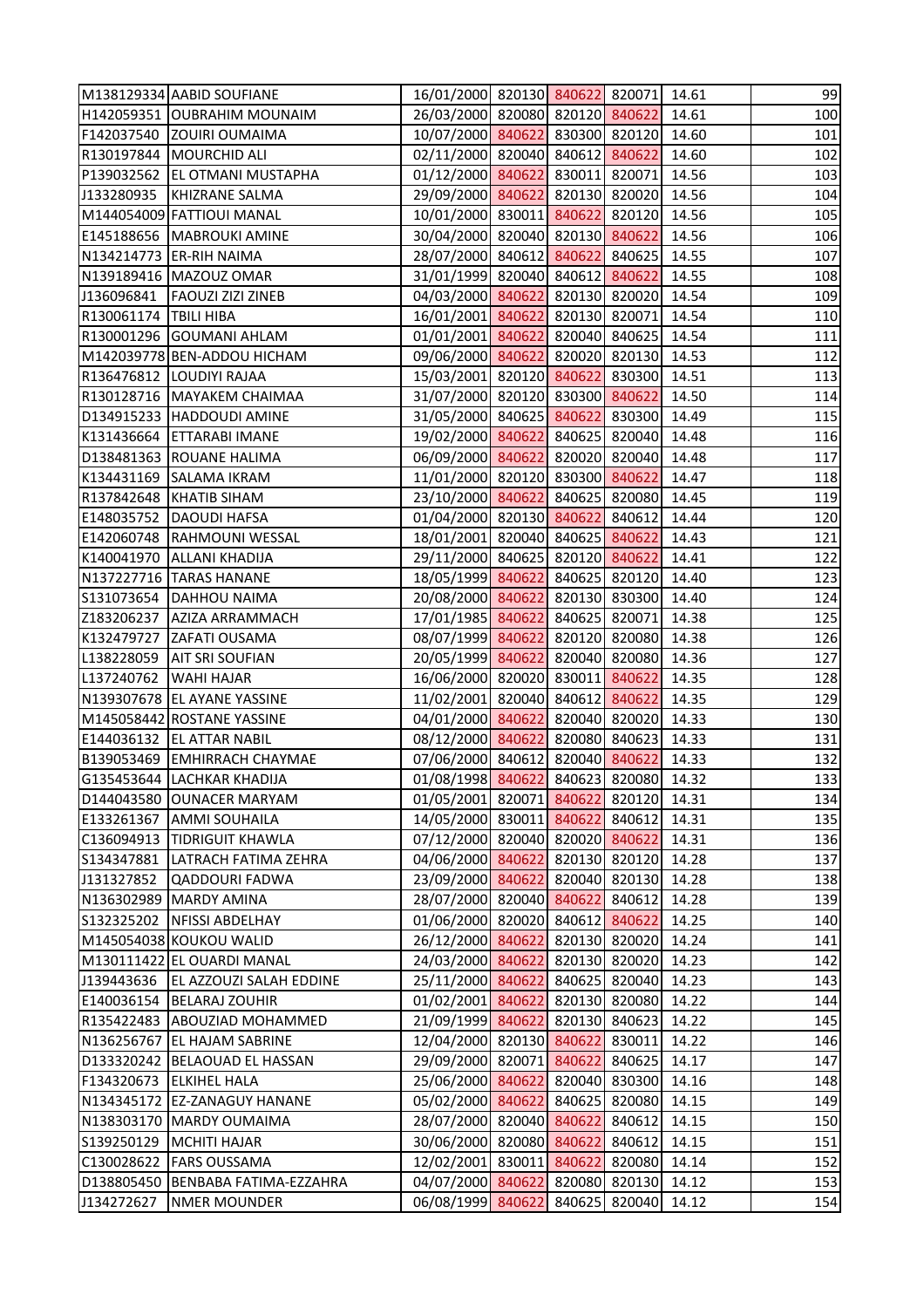|                        | M135472545 OUBENMA HANNOU              | 06/05/2000 840622 820040 840623 14.11 |               |               |       | 155 |
|------------------------|----------------------------------------|---------------------------------------|---------------|---------------|-------|-----|
|                        | B130053444 ALIOU CHAYMAE               | 22/03/2000 840622 820071 820020       |               |               | 14.10 | 156 |
|                        | N139157314 RHORBAL IKRAME              | 09/02/2000 820080 840622 820130       |               |               | 14.10 | 157 |
| J139238460             | <b>ZAKARIYA MEZZANE</b>                | 08/06/2000 840622 820130 820071       |               |               | 14.09 | 158 |
|                        | E145036334 ESSALHI MUSTAPHA            | 01/01/2000 820071 830011 840622       |               |               | 14.09 | 159 |
|                        | N130207317 EL HAMROUCHE SALMA          | 12/04/1999 840622 840612 830300       |               |               | 14.08 | 160 |
|                        | H130007932 OUCHEN CHAIMA               | 19/02/2001 840622 830300 820120       |               |               | 14.07 | 161 |
|                        | R145067468 ALSHAIKHKHALIL MARAM        | 09/06/2000 840622 840625 820120       |               |               | 14.05 | 162 |
|                        | D132857014 BOUANANI YOUSSEF            | 01/01/2001 840622 820040 820020       |               |               | 14.04 | 163 |
| L137372130             | <b>EZOUHARI SANA</b>                   | 20/01/1999 840622 820130 820020       |               |               | 14.04 | 164 |
|                        | N134194577 MOUSTAKIM OUMAYMA           | 29/05/2000 840622 820120 830300       |               |               | 14.03 | 165 |
| J138503617             | <b>ASFOUT HAITAM</b>                   | 14/07/2000 840622 820120 840625       |               |               | 14.01 | 166 |
| L148042041             | <b>EL GOUZI LOUBNA</b>                 | 27/07/2000 820040 840623 840622       |               |               | 14.00 | 167 |
|                        | N135349940 NAMANE CHAYMAE              | 11/01/2001 820130 820020 840622       |               |               | 14.00 | 168 |
|                        | H130022870 BOUYAKOUARAN YOUNES         | 17/07/1999 820120 840622 820071       |               |               | 13.99 | 169 |
|                        | N133163293 HADFI CHAYMAE               | 07/03/2001 840622 830011 820071       |               |               | 13.98 | 170 |
|                        | N138245560 EL-BOUADLI OUMAYMA          | 01/07/2000 840622 830300 840612       |               |               | 13.98 | 171 |
|                        | M130052343 BELKISSI YOUSRA             | 19/04/2000 820071 820080 840622       |               |               | 13.98 | 172 |
|                        | S137429253 EL DOUBI OMAR               | 16/06/2000 840625 840612 840622       |               |               | 13.95 | 173 |
|                        | P144048065 MOKRAI BADR                 | 06/11/2000 840622 820040 840623       |               |               | 13.94 | 174 |
|                        | S144030048 EL HASSNAOUI RIHAB          | 17/05/2000 840622 820080 820040       |               |               | 13.94 | 175 |
|                        | M130109586 BERKI FATIMA-EZ-ZAHRA       | 22/12/1999 840622 820020 830300       |               |               | 13.93 | 176 |
| J133142164             | <b>OUNZA LAYLA</b>                     | 13/01/2000 840622 840612 820040       |               |               | 13.91 | 177 |
|                        | H138186367 KARTIROU OUISSAL            | 04/12/1999 840622 840612 820130       |               |               | 13.91 | 178 |
| S130381299             | <b>AIT LAASKRI FATIMA ZAHRA</b>        | 20/09/1999 820040 840623 840622       |               |               | 13.91 | 179 |
|                        | S138261080 EL GUENNOUNI NOUHAILA       | 10/10/2000 840622 840612 820040       |               |               | 13.90 | 180 |
|                        | M138373093 BOUDELAHA MOHAMED           | 14/10/2000 820020 840622 840625       |               |               | 13.89 | 181 |
|                        | S146040009 JANATI WIAM                 | 01/06/2000 830011 840622 820080       |               |               | 13.89 | 182 |
|                        | M133337858 RABAH FATIMA-ZAHRAE         | 28/03/2000 840622 820040 820120       |               |               | 13.88 | 183 |
|                        | K145039227 KOUSSANE IMANE              | 13/05/2000 820120 840622 840625       |               |               | 13.87 | 184 |
|                        | M131286896 OULAMINE HATIME             | 02/02/2000 840622 820130 820120 13.86 |               |               |       | 185 |
|                        | S138411916   EL HANNOUBI REDA          | 19/02/1999 820130 840622 820020 13.86 |               |               |       | 186 |
| S139250149             | <b>EL ALAOUY OSSAMA</b>                | 09/10/2000 840612 820020 840622       |               |               | 13.85 | 187 |
| N145025174 SAIDI IMANE |                                        | 09/04/2000 840622 820130 820080       |               |               | 13.82 | 188 |
|                        | D137476556 BELLA OU HAMMOU ELHOUSSAINE | 20/09/2000 840622 820020 820130       |               |               | 13.81 | 189 |
|                        | M130098873 MASSAADI SOUKAINA           | 28/04/2000 840622 820040 820130       |               |               | 13.81 | 190 |
| J137490725             | MESSAOUDI ASMAE                        | 17/11/2000 840622 820071 820080       |               |               | 13.81 | 191 |
|                        | K131457545 EL HEFIANE AKRAM            | 04/12/1999 840622 820040 820080       |               |               | 13.80 | 192 |
| D137318877             | <b>EL GHAZI SAAIDA</b>                 | 28/12/2000 840622 820071 830011       |               |               | 13.80 | 193 |
| J136493892             | <b>SEYAR MOHAMED AYMANE</b>            | 26/04/2000 840622 820130 820080       |               |               | 13.80 | 194 |
| S134177632             | <b>CHTIOUNI KHAOULA</b>                | 08/11/2000 840622 820130 820040       |               |               | 13.79 | 195 |
|                        | N132304712 OUCHEIKH FATIMA             | 01/01/1999 840623 840622 820130       |               |               | 13.79 | 196 |
|                        | N133214815 ABBIOUI FATIMA ZAHRA        | 06/10/2000 840622 840612 820080       |               |               | 13.76 | 197 |
| H130009227 LAIRI ILHAM |                                        | 02/08/1999 820120 840612 840622       |               |               | 13.72 | 198 |
|                        | N132222765  TOUATI CHAYMAE             | 01/12/1999 840622 820130 820080       |               |               | 13.71 | 199 |
|                        | N147062316 ELMOUSSAOUI MARIEM          | 28/01/2001 840622 820020 820130       |               |               | 13.70 | 200 |
|                        | R144028870 SADIK WIJDANE               | 05/09/2000 820120 820020 840622       |               |               | 13.69 | 201 |
|                        | N131271569 HAJHOUJI ILHAM              | 05/08/1999 820130 820071 840622       |               |               | 13.69 | 202 |
| S131288229             | <b>EL GHOLAMY YASSINE</b>              | 05/01/2000 840622 820020 820040       |               |               | 13.68 | 203 |
| L139210110             | <b>EL-GHALY KAWTAR</b>                 | 21/03/2000 820020 840612 840622       |               |               | 13.68 | 204 |
| D137708679             | <b>EL AIMANI IQBAL</b>                 | 09/08/2000 840622 820020 820130       |               |               | 13.67 | 205 |
| D132109012             | <b>ENNAJI LAMIA</b>                    | 21/04/2000 840622 820020 820040       |               |               | 13.66 | 206 |
| J137453450             | <b>IAZZA YASSINE</b>                   | 19/06/2000 840622 820080 820130       |               |               | 13.66 | 207 |
| J130449407             | CHERGUI MOUSTAKIM NADA                 | 08/04/2000 840622 820040 840623       |               |               | 13.65 | 208 |
| D133490561             | <b>EL MANNANI MARYAM</b>               | 15/06/2000 840622                     | 820040 820071 |               | 13.64 | 209 |
|                        |                                        |                                       |               |               |       |     |
| L131115969             | MADANI HIBATALLAH                      | 05/01/2000 840622                     |               | 840612 830300 | 13.64 | 210 |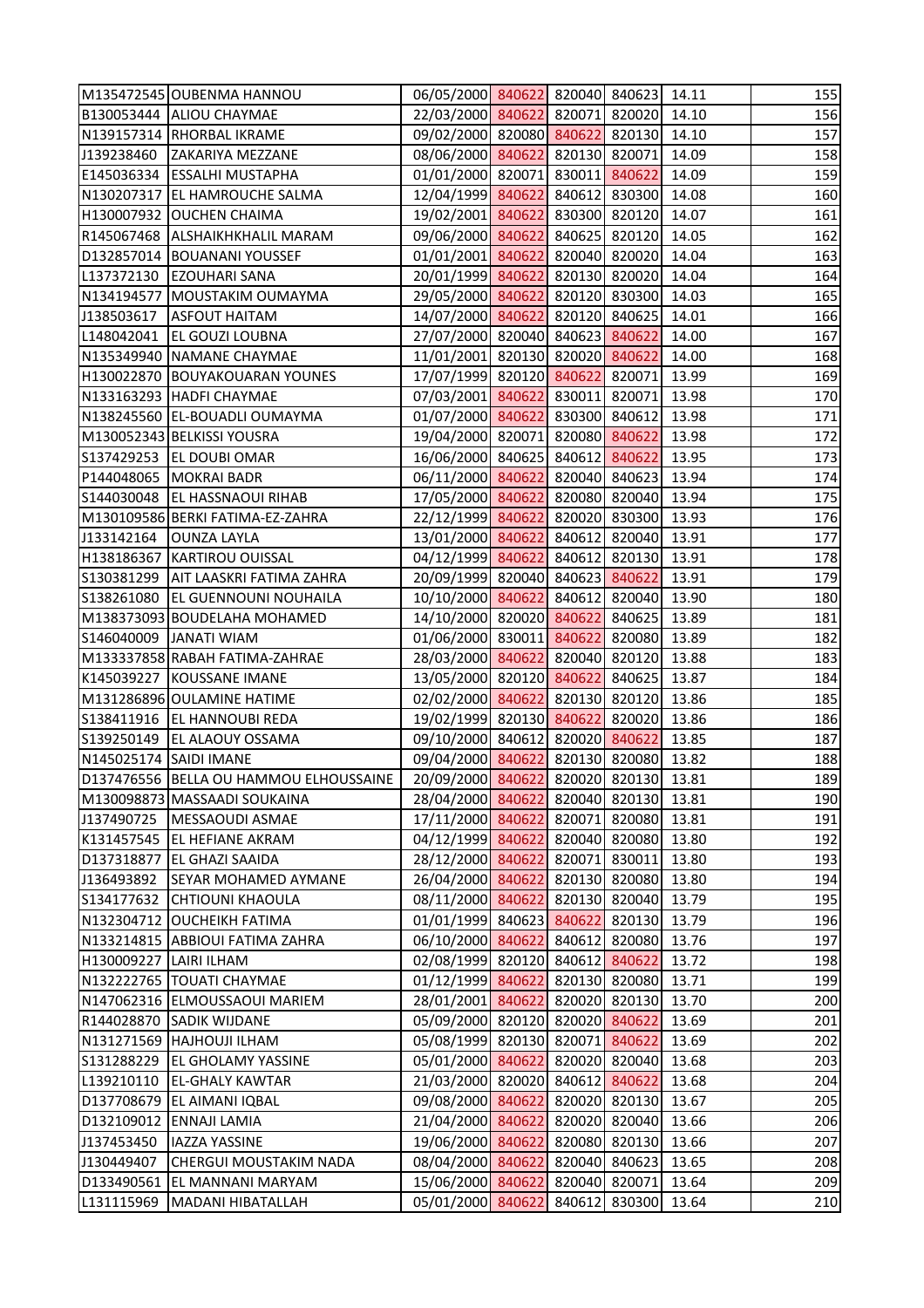|                        | S130029327 KHARBOUCH NAOUAL          | 07/12/2000 830011 820020 840622 13.64 |               |               |       | 211 |
|------------------------|--------------------------------------|---------------------------------------|---------------|---------------|-------|-----|
|                        | L131197554   OULAAIDI BADR EDDINE    | 25/03/2000 840622 820071 830011 13.63 |               |               |       | 212 |
|                        | N139171950   MASHI IMANE             | 06/07/2000 840622 830300 820120 13.63 |               |               |       | 213 |
|                        | B130046008 BEL LAHBIB NOHAYLA        | 02/11/2000 840622 820040 820020 13.62 |               |               |       | 214 |
|                        | D137332961 LAASSAL NASSIMA           | 02/05/2000 820040 820080 840622       |               |               | 13.62 | 215 |
|                        | F131340327   BADI MOHAMED            | 24/02/2001 820040 820120 840622       |               |               | 13.62 | 216 |
|                        | N139328454 BENHDA IMANE              | 20/02/2000 840622 820080 820040 13.61 |               |               |       | 217 |
|                        | L131052072 BENYOUCEF HAJAR           | 07/01/2000 840622 830300 820120       |               |               | 13.61 | 218 |
|                        | M136505259 EL YABANY HASNAE          | 20/02/2000 820120 820080 840622       |               |               | 13.61 | 219 |
|                        | J138324233   MACHHOUR HIBA           | 09/06/2000 840622 820020 820071       |               |               | 13.60 | 220 |
|                        | N143054207 SAHSAH FATIM-EZZAHRA      | 20/01/1999 840625 840622 820130 13.60 |               |               |       | 221 |
|                        | S133022890   MOUSSA FATIMA-ZAHRAE    | 24/06/1999 840622 820120 820130 13.59 |               |               |       | 222 |
|                        | S137209858 EL-YOUSSEFI MOHAMED AMINE | 29/08/2000 840622 820120 820080 13.58 |               |               |       | 223 |
|                        | M132522636 NACIRI ABDELALI           | 27/07/2000 820020 820040 840622       |               |               | 13.58 | 224 |
|                        | N130301901 SAYYAD SAFAE              | 30/12/2000 840622 830300 820120 13.56 |               |               |       | 225 |
|                        | M132432993 HAJJOUB ABDELHAQ          | 17/10/2000 840622 820020 830011       |               |               | 13.56 | 226 |
|                        | J131321631   DAHMANI NADIA           | 23/09/2000 820130 820071 840622 13.56 |               |               |       | 227 |
|                        | P138180325 EL OUARDI BILAL           | 02/01/2000 840612 840622 820130 13.55 |               |               |       | 228 |
| L138326770 ATTA AYOUB  |                                      | 24/08/2000 840622 820130 820040 13.54 |               |               |       | 229 |
|                        | M130034742 BAIDI ABDERRAHIM          | 15/03/2000 820020 840622 820040 13.54 |               |               |       | 230 |
|                        | N137146285 KARBAA DOUNYA             | 18/07/1999 820080 840622 840612 13.54 |               |               |       | 231 |
|                        | N137222719 ZRIOUAL GHIZLANE          | 08/05/2000 820130 840622 830011 13.54 |               |               |       | 232 |
|                        | N131201993 AKARCHAOU EL HOUCINE      | 16/06/2000 820040 840612 840622       |               |               | 13.54 | 233 |
|                        | R136505937 OUMLIL MERIEM             | 03/01/2000 840625 840623 840622       |               |               | 13.54 | 234 |
|                        | N133306030 OUHMIDOU BTISSAM          | 22/05/2000 840622 820020 820120 13.53 |               |               |       | 235 |
|                        | N135317666 ALLILOUCHE SALMA          | 24/06/2000 840622 820040 840625 13.53 |               |               |       | 236 |
|                        | D130622032 ADDY MERYEM               | 20/05/2000 840622 830011 820130 13.53 |               |               |       | 237 |
| C135068633 SAJID AMINA |                                      | 09/10/1998 840622 820120 840612       |               |               | 13.52 | 238 |
|                        | R130009438 OUFKIR HIND               | 29/01/1999 840622 820020 830011       |               |               | 13.52 | 239 |
| L139360427             | <b>BAKANNI NEZHA</b>                 | 30/07/2000 840622 830300 820080 13.52 |               |               |       | 240 |
|                        | S135083476   YAHYAOUI BILAL          | 01/01/1999 820040 820020 840622 13.52 |               |               |       | 241 |
|                        | G132341012 CHIMMANE OUMAIMA          | 29/07/2000 820120 820080 840622 13.52 |               |               |       | 242 |
|                        | M138183473 JRIRI MOHAMED             | 26/12/1999 840622 830011 820020       |               |               | 13.51 | 243 |
|                        | D134902591 OULHAJ SALEH              | 08/01/1999 840622 820040 840623       |               |               | 13.49 | 244 |
|                        | P142013435 SATLANE HOUSSAM           | 08/01/2000 820020 820040 840622       |               |               | 13.49 | 245 |
|                        | D130666145   NID AHMAD KHADIJA       | 12/06/1999 840622 820071 820130       |               |               | 13.46 | 246 |
| P132429936             | <b>KHALLOUK RIDA</b>                 | 24/07/1999 840622 820071 820080       |               |               | 13.46 | 247 |
| E144130551             | <b>EL FARJI CHAIMAE</b>              | 28/03/2001 820020 840622 840625       |               |               | 13.46 | 248 |
| S132434818             | <b>BISSARA OUMAIMA</b>               | 20/10/1999 840622 820120 840625       |               |               | 13.45 | 249 |
| S134177555             | <b>AGHOUTANE MONA</b>                | 18/08/2000 840622 830300 840612       |               |               | 13.45 | 250 |
| J133295148             | <b>ELHAMRI HAMZA</b>                 | 28/10/1999 820080 840622 820040       |               |               | 13.45 | 251 |
| R131536410             | <b>ET-TOURI SALAHEDDINE</b>          | 15/09/2000 820020 820120 840622       |               |               | 13.45 | 252 |
| F149037503             | <b>HEDAID YACINE</b>                 | 06/01/2000 840622                     |               | 820071 820080 | 13.44 | 253 |
|                        | D132256469 KHEJJOU WIDAD             | 02/01/2000 840612 840625 840622       |               |               | 13.44 | 254 |
|                        | M143014829 DGHOUGHI LAHSEN           | 22/10/2000 840612 820120 840622       |               |               | 13.44 | 255 |
| S134431222             | <b>IKKENE FATIMA</b>                 | 17/12/2000 840622                     |               | 820120 830300 | 13.43 | 256 |
|                        | N134195008 EL MEHDI NORA             | 19/07/2000 840622 830011 840612       |               |               | 13.43 | 257 |
|                        | N134211758   MEJAHED ILYASS          | 20/02/2001 840622                     |               | 830011 820071 | 13.43 | 258 |
|                        | M135221875 EL YAHYAOUI FATIMA ZAHRA  | 30/01/2001 840622 820040 820130       |               |               | 13.43 | 259 |
| L138200252             | <b>KARIM NOHA</b>                    | 16/11/2000 840622 840625 820040       |               |               | 13.42 | 260 |
| L130198445             | <b>AMINI ZYAD</b>                    | 07/04/2001 840622                     | 830011 820071 |               | 13.42 | 261 |
| L130240761             | <b>ANANE FATIMA</b>                  | 02/08/1999 820020 830011 840622       |               |               | 13.42 | 262 |
|                        | N145060097 BEKKARI SBAI DOHA         | 06/03/2001 840622                     |               | 830300 820080 | 13.39 | 263 |
|                        | N132244532 KARTIT HAFIDA             | 26/02/1999 820080 840622              |               | 840625        | 13.39 | 264 |
| D137357927             | <b>BANANE MOHAMED</b>                | 18/05/2000 820040 820020 840622       |               |               | 13.39 | 265 |
| R130159143             | BAKIZ FATIMA EZZAHRA                 | 16/05/2000 840622                     |               | 840625 820120 | 13.38 | 266 |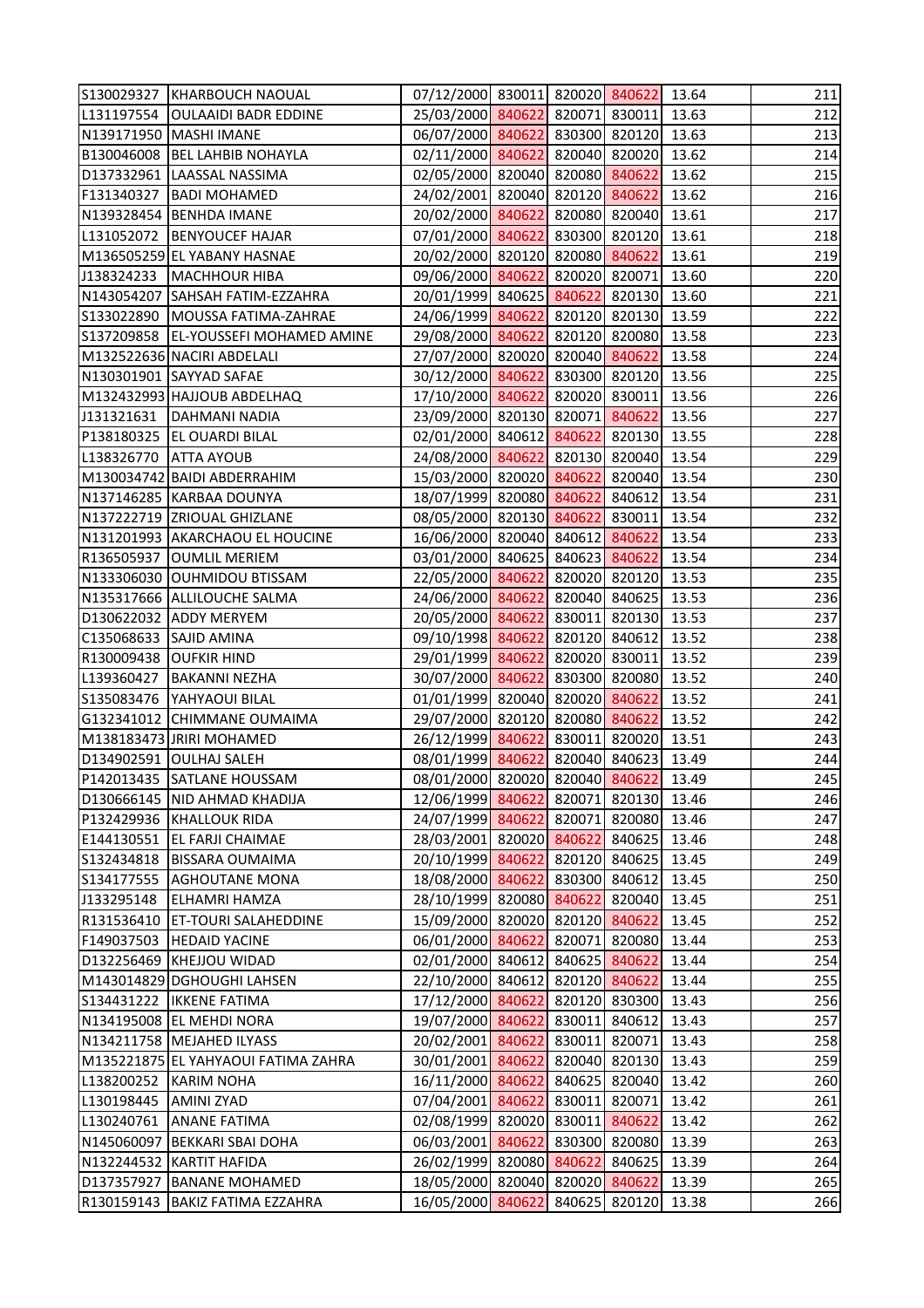|                        | S135029589 AKHLIJ FATIMA           | 29/09/2000 840622 840623 820130 13.38 |               |               |       | 267 |
|------------------------|------------------------------------|---------------------------------------|---------------|---------------|-------|-----|
|                        | B135040463 ZOUANE ILHAM            | 01/09/2000 840622 820130 830300 13.38 |               |               |       | 268 |
|                        | N139315214 ER-RAMI FATIMAZAHRA     | 14/02/2001 840622 840625 820080       |               |               | 13.37 | 269 |
|                        | M137501634 OURAZOUK AYOUB          | 13/05/1998 820020 820130 840622       |               |               | 13.37 | 270 |
|                        | M134188926 CHALADA NOUR ELHOUDA    | 21/11/2000 840622 820130 830011       |               |               | 13.36 | 271 |
|                        | J136412259   EL BOULISSI DOUNYA    | 14/03/1999 840622 830011 820020       |               |               | 13.36 | 272 |
| F135320167             | RAFIK FATIMA ZAHRA                 | 06/12/2000 840622 830011 840625       |               |               | 13.36 | 273 |
|                        | M130040821 ASMAE AFFITOU           | 22/01/2001 820040 840622 820130       |               |               | 13.36 | 274 |
|                        | M130098362 ELAMRAOUI MOHAMED AMINE | 08/02/2001 840622 830300 820040       |               |               | 13.35 | 275 |
|                        | S130310902   EL-HADAF NAWAR        | 05/09/2000 840622 830300 820080       |               |               | 13.35 | 276 |
|                        | N130114464 EL ASRY YASSIN          | 01/05/1999 820130 840622 820071       |               |               | 13.35 | 277 |
|                        | R145014936  MEGHNI NADA            | 09/05/2000 820040 840622 820080       |               |               | 13.34 | 278 |
|                        | E146141075  LKOLLI SALEH-EDDINE    | 18/12/1999 820020 820130 840622       |               |               | 13.34 | 279 |
| R133606437 ZRIQI AYOUB |                                    | 04/08/2000 840622 830011 820040 13.33 |               |               |       | 280 |
|                        | M148015950 BOUSSIHAL ILYAS         | 16/01/2000 840622 820130 820040 13.33 |               |               |       | 281 |
| J131287406             | AGOURAME HASSNAA                   | 18/03/1999 840622 820120 820130       |               |               | 13.33 | 282 |
|                        | K143020532 NOUHAILA AJDAA          | 06/04/2000 830011 840622 840625       |               |               | 13.33 | 283 |
|                        | N139317807 CHAOU MANAL             | 28/02/2001 840622 820040 820130       |               |               | 13.32 | 284 |
| P147050809             | <b>BOULAININE NADA</b>             | 08/11/2000 840622 820040 840612       |               |               | 13.32 | 285 |
|                        | G147052206 ABARZAQ YOUSSEF         | 20/08/2000 820040 840622 820130 13.31 |               |               |       | 286 |
|                        | R131555543 CHARKAOUI MOUAD         | 05/10/2000 840622 820120 820040       |               |               | 13.29 | 287 |
|                        | N137345414 ELHAKIM MERYAME         | 08/02/2000 840622 830300 820071       |               |               | 13.29 | 288 |
|                        | N138176150 BELLAFKIH IMANE         | 01/02/1999 840622 820071 820120       |               |               | 13.27 | 289 |
|                        | N133160622 ABASRI YOUSRA           | 08/12/2000 840622 820130 820120       |               |               | 13.27 | 290 |
|                        | L134349346   OUBNINI CHAIMA        | 31/03/2001 840622 830011 820120       |               |               | 13.27 | 291 |
|                        | H130003679 CHARKI IBRAHIM          | 18/11/1999 820120 840625 840622       |               |               | 13.27 | 292 |
|                        | M139338272 HAIMER KAOUTAR          | 03/11/2000 830011 840622 830300       |               |               | 13.24 | 293 |
|                        | N136203314 CHDID MOHAMMED          | 14/11/1999 840622 820020 820040       |               |               | 13.23 | 294 |
| R136699884             | NEJJAM ABDERRAHIM                  | 10/11/2000 820130 830300 840622       |               |               | 13.23 | 295 |
| J144037505             | <b>DAHED ASMAE</b>                 | 03/01/2001 840622 830300 820130       |               |               | 13.22 | 296 |
| S134280265             | <b>BELLAHCEN RACHID</b>            | 27/09/1997 820080 840622 820020 13.22 |               |               |       | 297 |
| E147036303             | <b>EL KAROUAOUI MOUAAD</b>         | 17/02/1999 820071 830011 840622 13.21 |               |               |       | 298 |
|                        | M139371848 OUAASSISSOU HALIMA      | 13/01/2000 840622 820130 840612       |               |               | 13.20 | 299 |
|                        | N136065316 SOUAGUI FATIMA ZAHRA    | 17/08/1998 840622 820130 840625       |               |               | 13.20 | 300 |
| S139329867             | <b>KABBOU MERIEM</b>               | 29/06/2000 830011 840622 820020       |               |               | 13.20 | 301 |
|                        | M130071967 MAAMA MUSTAPHA          | 29/05/2000 840622                     | 830300 820080 |               | 13.19 | 302 |
| E139006751             | <b>BOUKHRAISS SANAE</b>            | 05/07/1999 820020 840622 820040       |               |               | 13.19 | 303 |
| L137166424             | <b>EL OUARDI OSAMA</b>             | 08/06/2000 840622                     |               | 820020 840612 | 13.18 | 304 |
|                        | N138214824 BROUK OTHMANE           | 17/05/2000 840622                     | 820020 820130 |               | 13.18 | 305 |
| R132229810             | <b>SAROUDI ABDELJALIL</b>          | 15/05/2000 840622                     | 840612 820040 |               | 13.18 | 306 |
| R136235548             | <b>TAMOUH MOHAMED</b>              | 18/07/2000 840622                     | 820120 820080 |               | 13.17 | 307 |
| Z170901595             | <b>DIYARI LOUBNA</b>               | 07/04/1994 820080 830300 840622       |               |               | 13.17 | 308 |
| J136164297             | <b>ARABI SALMA</b>                 | 18/01/2001 840622                     |               | 820080 830011 | 13.16 | 309 |
|                        | N133114456 YAKKOU IKRAM            | 12/09/1999 820020 840622 830011       |               |               | 13.16 | 310 |
| E149070744             | <b>EL KHADIM OUSSAMA</b>           | 09/01/2000 840622                     | 830300 820130 |               | 13.14 | 311 |
|                        | M130098845 AYAD FATIMA             | 17/03/2000 820120 820040 840622       |               |               | 13.14 | 312 |
| E149036003             | <b>BOUACHERINE FAHD</b>            | 26/05/2000 840622 840612 820040       |               |               | 13.13 | 313 |
|                        | D137808538 JAAKOU FATIMA           | 17/05/1999 840622                     | 820120 820080 |               | 13.12 | 314 |
| L147002492             | <b>FARHAT AMAL</b>                 | 19/07/2000 820020 840622 820130       |               |               | 13.12 | 315 |
| D135318682             | <b>ID EL HAMED ZAKARIA</b>         | 04/10/2000 840622                     |               | 840623 820130 | 13.11 | 316 |
| Z183203602             | <b>ZNAKI JIHANE</b>                | 15/11/1996 840622                     |               | 840625 820040 | 13.11 | 317 |
| K131360268             | <b>LAHNICHI RACHID</b>             | 22/05/2000 820020 820040 840622       |               |               | 13.11 | 318 |
|                        | N138065843  EL HAMMOUMI SOUFIANE   | 20/12/2000 840622                     |               | 840612 820040 | 13.10 | 319 |
| J131353542             | <b>MARRANE IMANE</b>               | 08/08/2000 840622                     | 820040 820130 |               | 13.10 | 320 |
|                        | M130004141 AGOUGIL ABDELOUAHED     | 05/10/1999 840623 820130 840622       |               |               | 13.10 | 321 |
| J133291495             | <b>HACHIMI RIHAB</b>               | 14/02/2001 840622                     |               | 820080 820120 | 13.09 | 322 |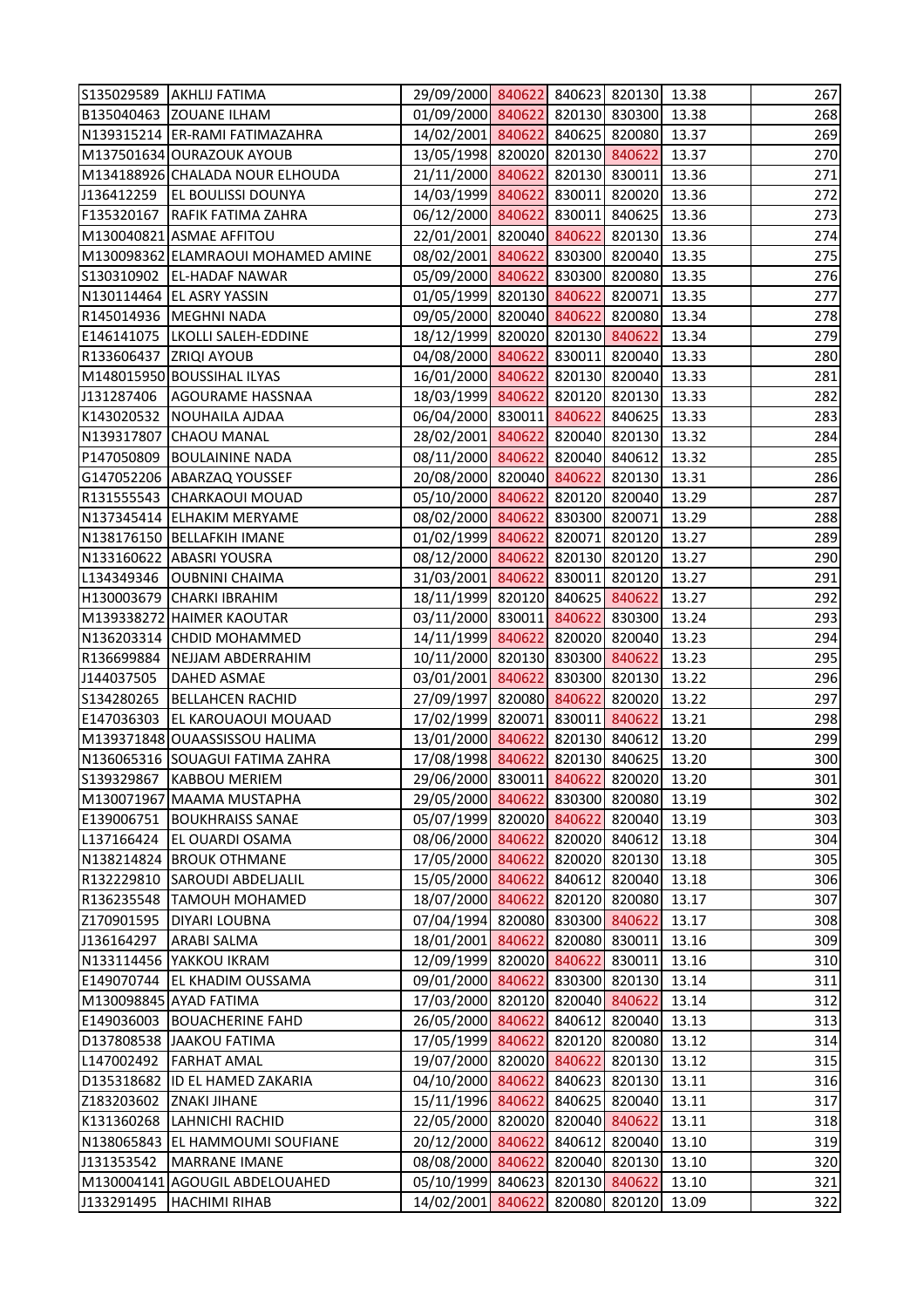|                         | K130025492 CHEKHAR IMANE         | 26/10/2000 840622 820080 820040 13.09 |               |               |       | 323 |
|-------------------------|----------------------------------|---------------------------------------|---------------|---------------|-------|-----|
|                         | S143045359 KAMIRA HAJAR          | 01/01/2001 840622 820130 820020 13.09 |               |               |       | 324 |
|                         | S137078289 CHRAA HANANE          | 04/02/1999 840612 820120 840622       |               |               | 13.09 | 325 |
| S143015965 FATKHI LEILA |                                  | 05/08/1999 840622 820130 820120 13.08 |               |               |       | 326 |
|                         | D134887272 KHACHAB AMINE         | 03/11/2000 840622 820020 820120 13.08 |               |               |       | 327 |
|                         | M131535524 HAMANE RIDA           | 13/10/2000 840622 820020 820071       |               |               | 13.08 | 328 |
|                         | H130310821 BELLAMINE ZINEB       | 12/08/2000 840622 820130 820080 13.07 |               |               |       | 329 |
|                         | G133840615 LACHQR KARIMA         | 02/05/2000 840622 820040 840625 13.07 |               |               |       | 330 |
|                         | N130350218 LAHKIKI KAOUTHAR      | 05/10/2000 840622 820040 830300 13.07 |               |               |       | 331 |
| E132206845 AJLI JIHANE  |                                  | 11/02/2001 840622 830011 820130 13.06 |               |               |       | 332 |
|                         | E130150791 EL AAZIOUI MAJDA      | 15/11/1997 840622 820080 820040 13.03 |               |               |       | 333 |
|                         | D130834169 AJERAR MARYAME        | 12/08/1999 840622 840625 820071 13.03 |               |               |       | 334 |
|                         | S131060542  BOUMHIDI YOUSSEF     | 04/09/2000 820020 840622 830300 13.03 |               |               |       | 335 |
| C135130216  DOUR LATIFA |                                  | 21/07/2000 840622 820120 820040 13.02 |               |               |       | 336 |
|                         | K135356157 AKKOUR MERYEM         | 18/07/2000 840622 820130 820071 13.02 |               |               |       | 337 |
|                         | N133350752 ERRAHILI NOUHAYLA     | 18/03/2000 820130 840622 820020 13.02 |               |               |       | 338 |
|                         | S135044391 SELBOUK WISSAL        | 08/11/2000 830011 840622 820020 13.02 |               |               |       | 339 |
|                         | S137262284 AIT LARBI WISSAL      | 29/08/2000 840612 840622 820040 13.02 |               |               |       | 340 |
|                         | N133247305 SGHIRI FATIMA ZAHRAE  | 16/07/1999 840622 840625 820080 13.01 |               |               |       | 341 |
|                         | L130275045   BOUCHHA SAMIRA      | 08/09/1999 840622 820071 820020 13.00 |               |               |       | 342 |
|                         | H134095771 EL KIYAS IKRAM        | 30/04/1999 840622 830011 830300 13.00 |               |               |       | 343 |
| L139101119   HIRT IMANE |                                  | 09/03/2000 840622 830011 830300 13.00 |               |               |       | 344 |
|                         | L133074476 RAHIMI NOUHAILA       | 09/03/2000 840622 830300 830011       |               |               | 12.98 | 345 |
|                         | N135236735 SBA EL ALAOUI HALIMA  | 22/01/2001 840622 820120 840625       |               |               | 12.98 | 346 |
|                         | D133411554 MOSADDEK FATIMA ZAHRA | 30/09/2000 840622 820120 830300 12.98 |               |               |       | 347 |
|                         | S136344287   FEKKAR SOUHAYLA     | 11/02/2000 840622 830300 820040       |               |               | 12.97 | 348 |
|                         | D136750295   WAALACH IMANE       | 18/11/2000 820040 820130 840622       |               |               | 12.97 | 349 |
|                         | N131304903 EL MOUFAKIR MOHAMMED  | 31/10/2000 840622 820020 840612       |               |               | 12.96 | 350 |
| J135173685              | <b>ANTARI OUSSAMA</b>            | 16/08/1999 820120 820080 840622       |               |               | 12.96 | 351 |
| J139503563              | <b>LEGRAM OUMAIMA</b>            | 09/12/2000 840622 820120 840625 12.95 |               |               |       | 352 |
|                         | A137025610 LOULIDI ABDESSAMAD    | 10/04/2000 820120 840622 840612 12.95 |               |               |       | 353 |
|                         | P148105357 M'HAMDI ALAOUI SANAE  | 06/03/2000 840622 820071 820130 12.94 |               |               |       | 354 |
|                         | N146060313 HAZARAGUE MAJDA       | 26/12/2000 840622 820080 840625       |               |               | 12.94 | 355 |
|                         | G135428238 ICHOUANE RACHID       | 05/04/1998 820020 840622 820080       |               |               | 12.94 | 356 |
|                         | N130207396 BENAIM MOHAMMED       | 01/07/1999 820020 840622 840625       |               |               | 12.94 | 357 |
| H139186187              | <b>SADGUI HAMZA</b>              | 21/10/2000 840622                     |               | 840625 840612 | 12.93 | 358 |
|                         | R141112725   BEZZAZ TAOUFIK      | 13/03/2001 820020 840622 820080       |               |               | 12.93 | 359 |
|                         | N132350198 CHOUITE ZINEB         | 17/07/2000 840612                     | 820071 840622 |               | 12.92 | 360 |
| P142090029              | <b>RACHIDI WAFAE</b>             | 02/06/2000 840622                     |               | 820120 820020 | 12.90 | 361 |
| S134242822              | <b>EL KOBI BTISSAM</b>           | 15/11/2000 840622 820130 840623       |               |               | 12.89 | 362 |
| D132871174              | <b>TARIK RACHID</b>              | 18/10/1998 840622                     |               | 820040 840612 | 12.89 | 363 |
| S136275016              | <b>EZZAGAY FATIMA ZAHRA</b>      | 26/01/2001 820020 840622 840625       |               |               | 12.89 | 364 |
| L138299851              | <b>OUAMMI KHAWLA</b>             | 25/04/2000 840622                     |               | 840625 830300 | 12.88 | 365 |
| J130008057              | <b>KRIKAR ABIR</b>               | 09/02/2001 840622                     |               | 820080 820120 | 12.88 | 366 |
| D135915637              | <b>ABOUALI ABDELKERIM</b>        | 12/02/1998 820040 840622 840623       |               |               | 12.87 | 367 |
| S135148910              | <b>ELAABOUDY ABDELHAQ</b>        | 25/02/2001 820040 840622 840625       |               |               | 12.87 | 368 |
| C136162550              | <b>ZEGHMANE AZIZA</b>            | 23/03/2000 840622 820040 840625       |               |               | 12.86 | 369 |
| S131282790              | <b>AMHAINI OUMAYMA</b>           | 04/11/1998 840622                     |               | 830011 820130 | 12.86 | 370 |
| S134250270              | MALLEMI CHAIMAE                  | 18/03/2001 840622 840625 830300       |               |               | 12.86 | 371 |
| F136404690              | <b>LECHHEB OUMAIMA</b>           | 21/06/2000 820040 840622 830300       |               |               | 12.86 | 372 |
| D135851407              | LAATABI IMANE                    | 20/05/2000 840622 820040 820071       |               |               | 12.85 | 373 |
|                         | R130198176 EDDAHBI CHAIMAA       | 18/02/2000 840622 820130 820040       |               |               | 12.85 | 374 |
|                         | M130111927 AYANE CHAIMAA         | 08/03/2000 840622                     |               | 830011 820080 | 12.85 | 375 |
|                         | N147060862 LAKNIT MARIAM         | 29/09/1999 840622                     |               | 830011 840623 | 12.84 | 376 |
|                         | M139492454 BOUBEKRAOUI WISSAL    | 03/10/1999 820040 840622 840625       |               |               | 12.84 | 377 |
| R131584272              | <b>HAIMOUDI IKRAME</b>           | 01/04/2000 820080 840622 820040       |               |               | 12.84 | 378 |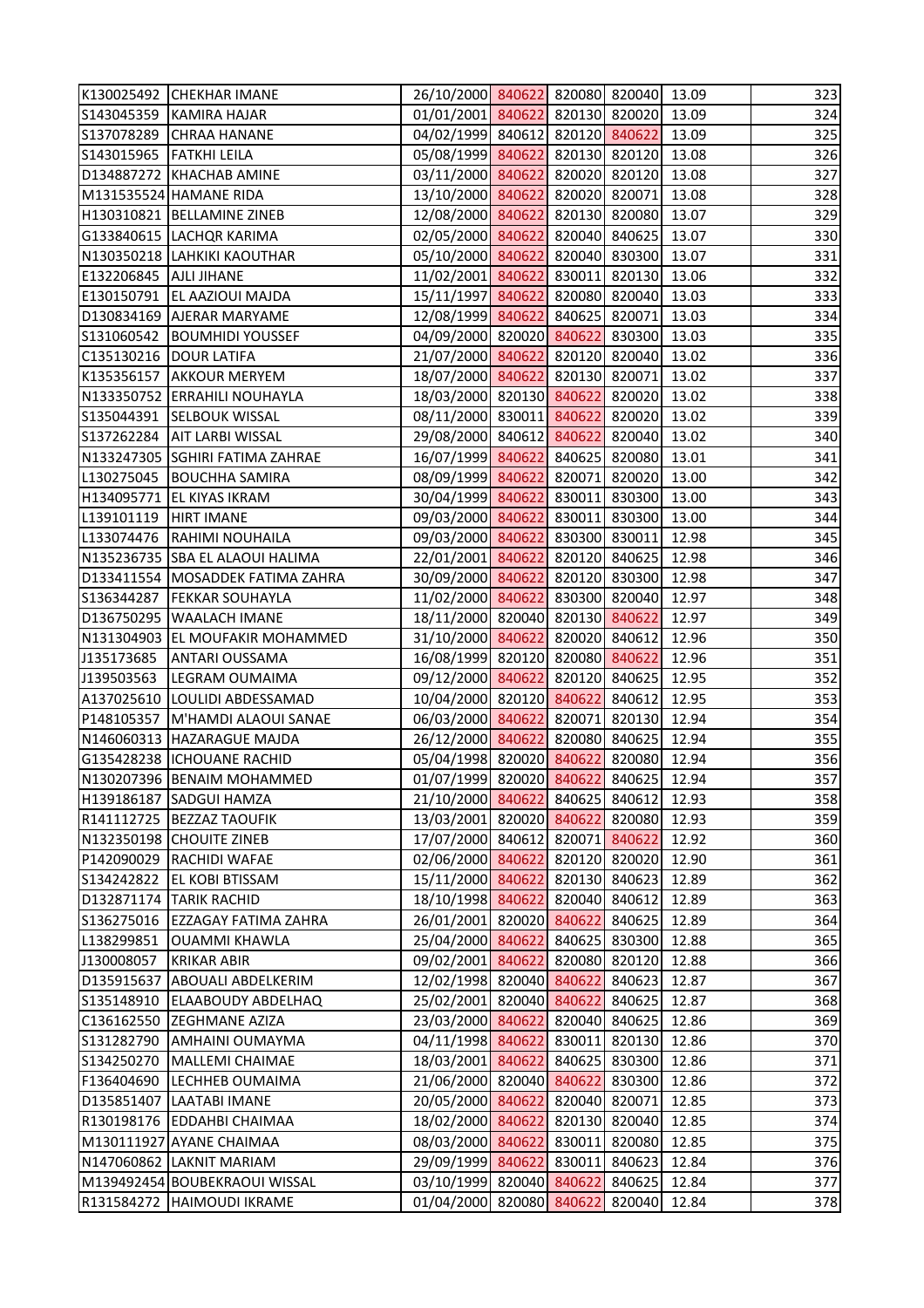|            | D141014875 RAMI MUSTAPHA                  | 30/10/2000 840622 820071 820130 12.83 |               |               |       | 379 |
|------------|-------------------------------------------|---------------------------------------|---------------|---------------|-------|-----|
| J130008037 | <b>CHICHA OUSSAMA</b>                     | 12/04/2000 820120 840622 840625 12.83 |               |               |       | 380 |
|            | M146053155 MENAOUI ANASS                  | 16/11/1998 820080 820130 840622       |               |               | 12.82 | 381 |
|            | C136056047   MOUFLIH FATIMA ZAHRA         | 19/07/2000 820130 820080 840622       |               |               | 12.81 | 382 |
|            | G134665412 AIT ALI OUNACER FATIMA EZZAHRA | 22/01/2001 840622 820020 820040 12.80 |               |               |       | 383 |
|            | N130149119   MEKARTO LAILA                | 02/08/2000 820080 840622 820120 12.80 |               |               |       | 384 |
|            | N137065977 EL HARRAS HANAA                | 13/11/2000 840612 820020 840622       |               |               | 12.80 | 385 |
|            | D138510733 SELLAMI MARYAM                 | 07/11/1998 840622 820130 820040 12.79 |               |               |       | 386 |
|            | B134069237 EL IDRISSI HOURIA              | 01/01/2000 840622 820040 820020 12.79 |               |               |       | 387 |
|            | N138361243 ZGHANI MOHAMMED                | 12/11/2000 840622 830300 820080 12.79 |               |               |       | 388 |
|            | N147054233   IHAMOUTEN AYOUB              | 31/05/2000 830011 840622 820040 12.79 |               |               |       | 389 |
|            | R130531203 BOUNANI ALI                    | 13/12/2000 830011 840622 820120 12.78 |               |               |       | 390 |
|            | N135092595 TAFJOUTI IKRAM                 | 20/11/2000 830300 840622 820080 12.78 |               |               |       | 391 |
|            | M145012759 AIT HADDOU OUSSAMA             | 27/12/1998 830011 820040 840622       |               |               | 12.77 | 392 |
|            | M146070372 ABA MOHAMED                    | 19/06/2000 820130 840622 820020 12.76 |               |               |       | 393 |
|            | H130039984 TALHAOUI YOUSSRA               | 29/06/2000 840622 820040 820020 12.75 |               |               |       | 394 |
|            | S138027194 EZZAIR HASSNAE                 | 02/09/2000 840622 840612 820120 12.74 |               |               |       | 395 |
|            | J135450765  HAMOU_MINA YASSINE            | 02/08/2000 840622 820130 840623 12.74 |               |               |       | 396 |
|            | N133194488 ELBOUZIDI KARIMA               | 10/01/2000 840622 820040 820130 12.73 |               |               |       | 397 |
|            | N145060744 SAOUD HAKIMA                   | 16/09/2000 840622 820071 820130 12.73 |               |               |       | 398 |
|            | M144046195 SAIDI YOUSSEF                  | 10/08/2000 840622 820130 830011 12.73 |               |               |       | 399 |
|            | D138735290 ETTAKNY HASNAE                 | 24/11/1999 820071 840622 820080 12.73 |               |               |       | 400 |
|            | N135301900 EL-KADERY HAYAT                | 21/12/2000 840622 830011 820080 12.72 |               |               |       | 401 |
|            | R135577127 AMIR SALAH EDDINE              | 26/05/1999 840622 820080 820130 12.71 |               |               |       | 402 |
|            | E136006779   LAKHDAR KHADIJA              | 11/01/2000 820020 840622 820040 12.71 |               |               |       | 403 |
|            | N138301193 EL FERTAS JAMILA               | 21/04/1999 830300 840622 820080 12.71 |               |               |       | 404 |
|            | M136495966 ZENTAR FATIMA-ZAHRA            | 15/08/2001 840623 840622 820080 12.70 |               |               |       | 405 |
| L136337347 | <b>BENABLA YASSINE</b>                    | 04/02/1999 820040 820071 840622       |               |               | 12.70 | 406 |
|            | R130153368 BOUGHROUM LOUBNA               | 10/02/2000 840622 820130 820120 12.68 |               |               |       | 407 |
| S139213685 | DOUIRI MOHAMMED OUSSAMA                   | 08/05/1999 820120 840622 820130 12.68 |               |               |       | 408 |
|            | C133055240 LECHHAB RABAB                  | 02/04/2001 840622 820130 820071 12.67 |               |               |       | 409 |
| K141071857 | <b>ADDADI WIJDANE</b>                     | 31/05/2001 840622 820040 820130 12.67 |               |               |       | 410 |
| J133211643 | <b>HAMDOUCHI AHMED</b>                    | 08/07/2000 840622 840612 830300       |               |               | 12.67 | 411 |
| R147008922 | <b>BELMOUDEN YOUSRA</b>                   | 03/07/1998 820120 840625 840622       |               |               | 12.67 | 412 |
|            | N136298234 EL KTIFI FATIMA                | 14/04/2000 840622 820020 840612       |               |               | 12.66 | 413 |
| S139238155 | <b>EL-MRABTE AMINA</b>                    | 28/11/2000 840612 840622 840625       |               |               | 12.65 | 414 |
|            | G135674719 MOUAHID TAOUFIQ                | 02/04/1999 840622 820040 820080       |               |               | 12.64 | 415 |
|            | N149067166 ROUADI MOHAMMED                | 20/07/1998 830300 840622 820080       |               |               | 12.64 | 416 |
|            | H139204330 EL BALI MOHAMED                | 01/03/2000 820040 820120 840622       |               |               | 12.64 | 417 |
|            | N137152027 EL ALAMI MCHACHTI IKRAME       | 05/09/1998 840625 820120 840622       |               |               | 12.63 | 418 |
|            | N141025924 EL YOUNSSI AYOUB               | 07/06/1999 840622 820071 820020       |               |               | 12.62 | 419 |
|            | N138175443 HMIDANI KAWTAR                 | 16/08/2000 840622 830300 820071       |               |               | 12.61 | 420 |
|            | D130402872 EL OUARDI AMAL                 | 20/11/2000 820040 840622 840625       |               |               | 12.60 | 421 |
|            | D132785036 EL BSITA HAJAR                 | 28/03/2001 820130 840622 820071       |               |               | 12.60 | 422 |
|            | N132264126 LAKROUK FATIMA                 | 22/02/2000 840622 820020 830011       |               |               | 12.59 | 423 |
|            | N134079550 EL-HARRAR ASMAE                | 18/07/1999 840622 820130 840625       |               |               | 12.59 | 424 |
|            | N133264164 JAGHMIT AHMED                  | 12/06/2000 820040 840622 840612       |               |               | 12.59 | 425 |
| S138238298 | <b>EL-MOUSSAID CHAIMAE</b>                | 01/07/2000 820120 830300 840622       |               |               | 12.58 | 426 |
| R130146069 | <b>BATEOUI IKRAM</b>                      | 28/05/2000 820120 830300 840622       |               |               | 12.57 | 427 |
| B136040314 | <b>ELBAHRAOUY HOURIA</b>                  | 30/04/2000 840622 820040 840612       |               |               | 12.56 | 428 |
| S133279867 | <b>ANDALOUSSI HAYAT</b>                   | 01/07/2000 840622                     | 840622 820040 |               | 12.56 | 429 |
| E135205060 | <b>BENDAIF ABDENNOUR</b>                  | 17/04/2000 840622 820130 840625       |               |               | 12.56 | 430 |
| S133279867 | <b>ANDALOUSSI HAYAT</b>                   | 01/07/2000 840622                     |               | 840622 820040 | 12.56 | 431 |
| K135505872 | <b>ASSAIH NOUHAILA</b>                    | 22/08/2000 840622                     |               | 840625 820120 | 12.55 | 432 |
| S130347790 | <b>EL ALLOUT ZAHIA</b>                    | 10/01/2000 840622                     |               | 830300 840625 | 12.54 | 433 |
| N137114221 | <b>TALEB HASSAN</b>                       | 20/08/1999 820020 820040 840622       |               |               | 12.54 | 434 |